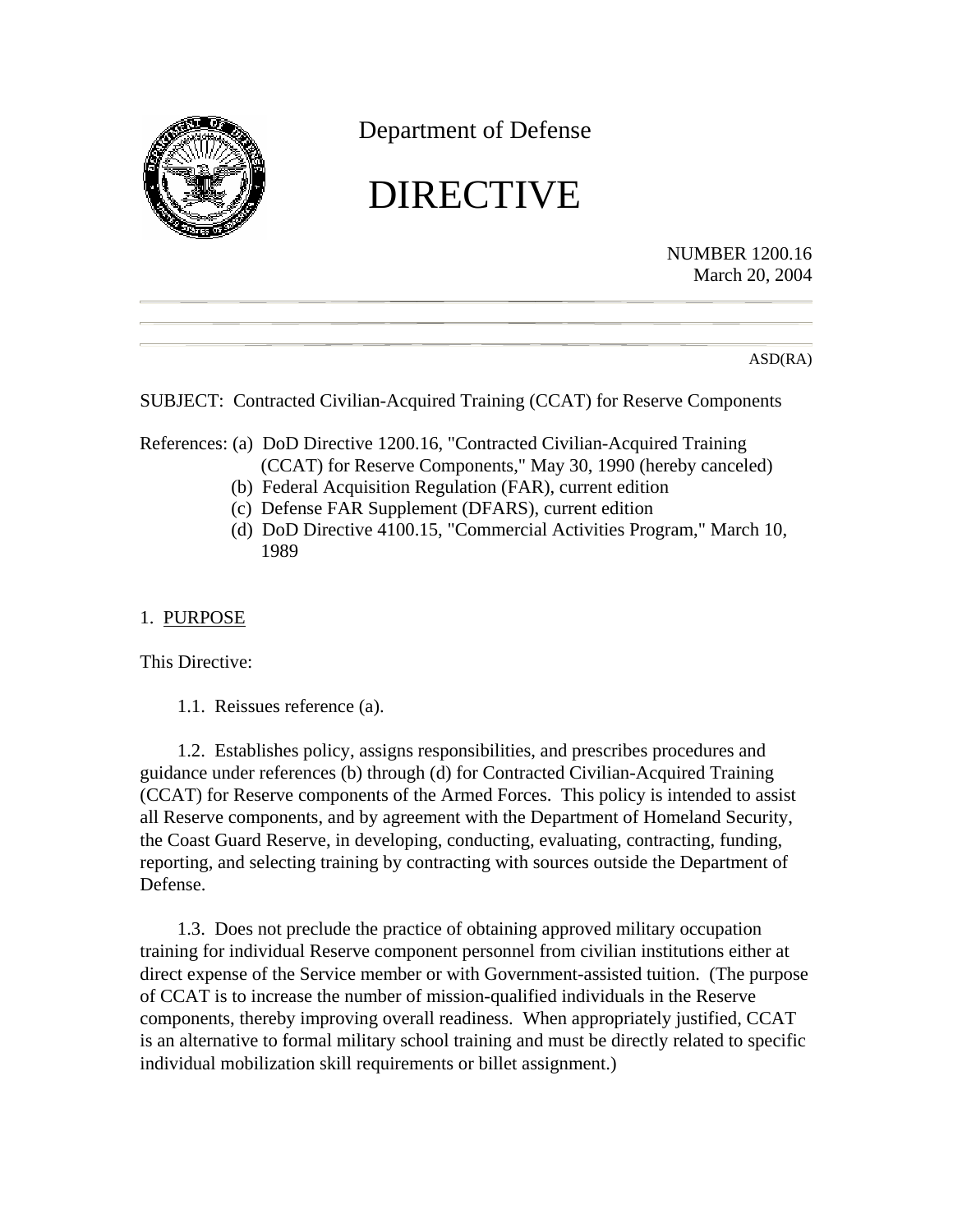## 2. APPLICABILITY

This Directive applies to the Office of the Secretary of Defense, the Military Services and by agreement with the Department of Homeland Security, the U.S. Coast Guard, and the Coast Guard Reserve, the Chairman of the Joint Chiefs of Staff, the Combatant Commands, the Office of the Inspector General of the Department of Defense, the Defense Agencies, the DoD Field Activities, and all other organizational entities in the Department of Defense (hereafter referred to as the "DoD Components.") The term "Military Services," as used above, refers to the Army, the Navy, the Air Force, the Marine Corps and their Reserve components.

## 3. DEFINITIONS

3.1. Civilian Institutions. Accredited universities, colleges, community technical schools, junior colleges, and any other recognized training institutions.

3.2. Contracted Civilian-Acquired Training. All training obtained by contract with sources outside the Department of Defense for use by the DoD Components.

3.3. Reserve Components. The Army National Guard, Army Reserve, Naval Reserve, Marine Corps Reserve, Air National Guard, Air Force Reserve, and Coast Guard Reserve.

# 4. POLICY

4.1. Contract training is authorized when it is demonstrated that such training fulfills all military requirements, is less costly, and any of the following conditions exist:

4.1.1. The subject matter is not presented in the Military Service school system or requires extensive residence that precludes Reservists from attendance due to civilian employment considerations, or is a low density specialty not economical to export.

4.1.2. Military Service school quotas have been requested, but are not available to satisfy an identified training requirement specified by the Military Service concerned.

4.1.3. Residential instruction in Military Service schools is more costly, because of travel costs, than contracting.

4.2. All DoD Components shall comply with existing laws and regulations on contracting from non-DoD sources.

4.3. Negative effects of CCAT on the mobilization training base shall be considered before contracts are awarded.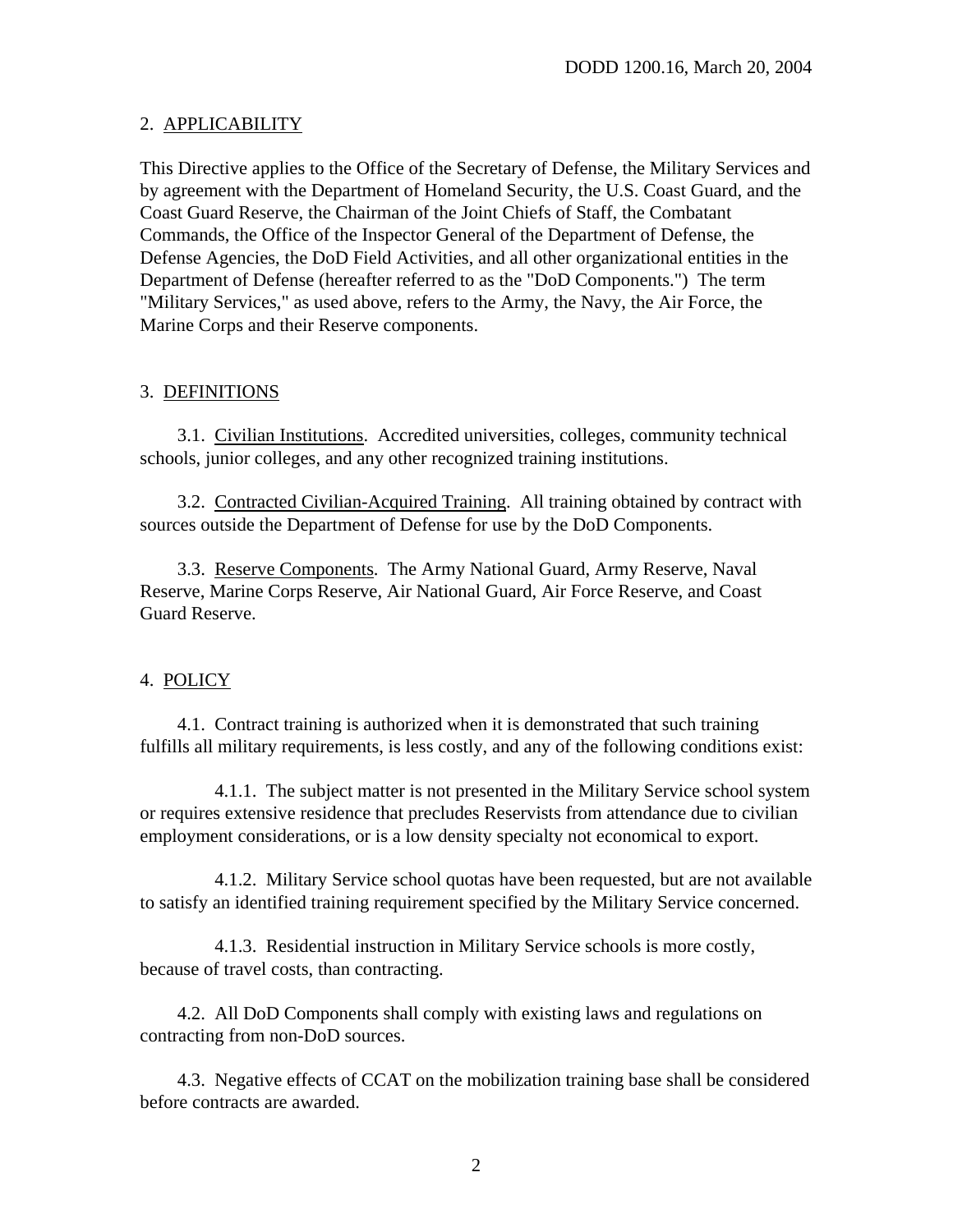4.4. The Military Services shall evaluate and approve all programs of instruction before contracting for training. Courses shall be devoted to teaching those skills needed for members to obtain required proficiency levels for a particular occupational specialty or to meet performance standards. Each course must provide an end-of-class student performance evaluation or test to verify attainment of training objectives.

4.5. Civilian institutions and industries used for contract training shall be fully accredited and approved as indicated by their inclusion in the list of "Nationally Recognized Accrediting Agencies and Associations" published by the U.S. Secretary of Education.

#### 5. RESPONSIBILITIES

5.1. The Assistant Secretary of Defense for Reserve Affairs (ASD(RA)) shall, after coordination with the Principal Deputy Under Secretary of Defense (Personnel and Readiness), approve and provide guidance on all matters involving contracted civilianacquired training for the Reserve components.

5.2. The Principal Deputy Under Secretary of Defense (Personnel and Readiness) shall coordinate with the ASD(RA) on all issues related to contracted civilian-acquired training for the Reserve components.

5.3. The Secretaries of the Military Departments shall:

5.3.1. Ensure the adequate analysis of system requirements, development of training requirements, and research of existing Military Service or prior CCAT programs before contracting for training.

5.3.2. Ensure that the CCAT program is conducted and evaluated in accordance with this Directive.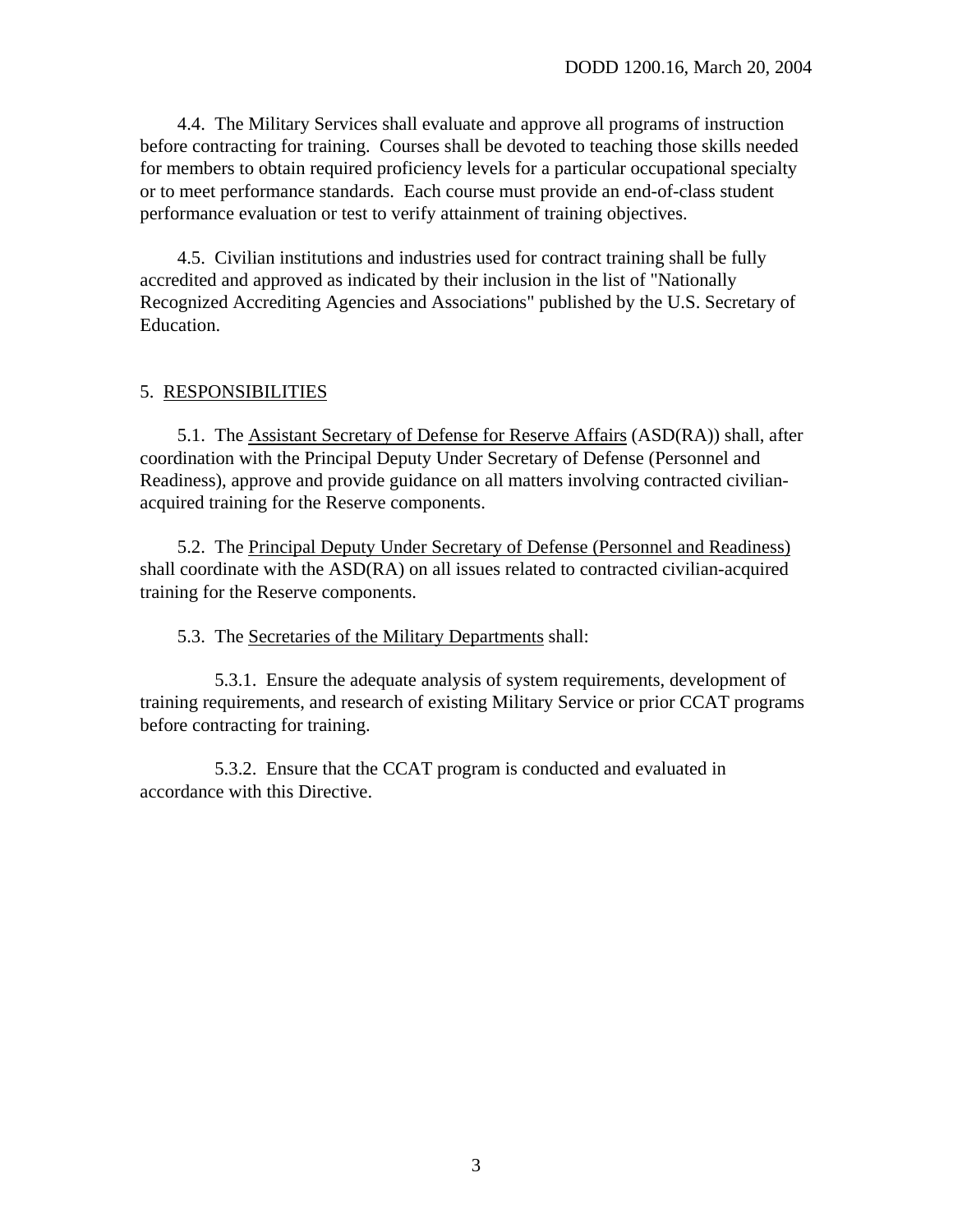## 6. EFFECTIVE DATE

This Directive is effective immediately.

Tail Welkwitte Paul Wolfowitz

Deputy Secretary of Defense

Enclosures - 1 E1. Guidance